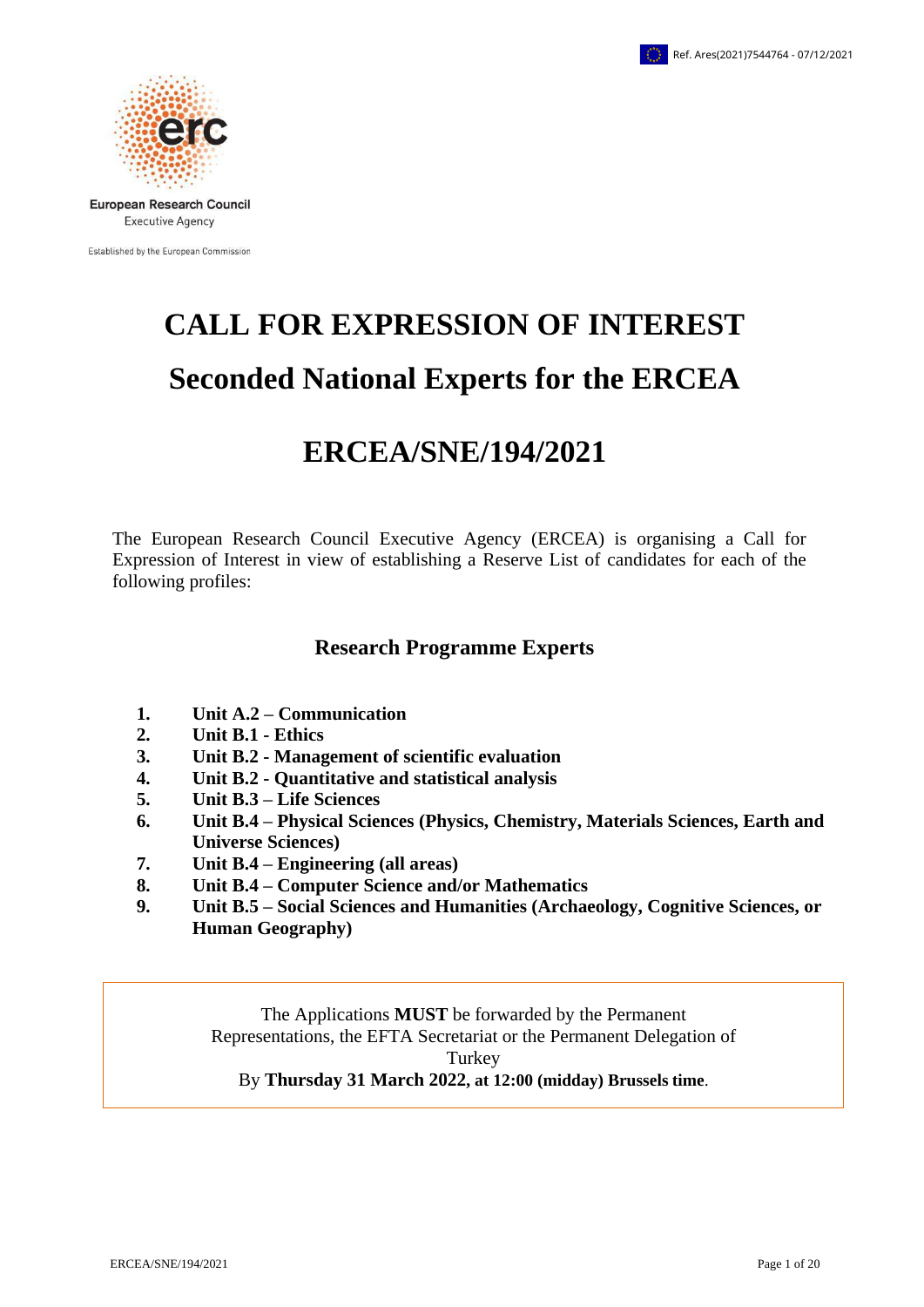

Established by the European Commission

# **1 Who we are**

The ERCEA is dedicated to selecting and funding the excellent ideas that have not happened yet, and the scientists that are dreaming them up.

In practice, the ERCEA supports the work of the ERC, the first pan-European funding body sustaining excellent frontier research in Europe, set up by the European Union in February 2007. The ERCEA was created in order to manage the Ideas Programme, part of the EU's Seventh Research Framework Programme (FP7). The ERC was part of the first pillar - 'Excellent Science' - of Horizon 2020, the EU Programme for Research and Innovation (H2020, 2014-2020). Its mandate was renewed until 2028, for the implementation of part of Horizon Europe, pillar I 'Excellent Science' (Horizon Europe 2021-2027).

In order to achieve the ERC's objectives, the ERCEA manages several frontier research grants: 'Starting Grants' targeted at early-career, emerging research leaders, 'Consolidator Grants', aimed at excellent researchers who are already independent, 'Advanced Grants' that support established top researchers, as well as 'Synergy Grants' for groups of two to four Principal Investigators to jointly address ambitious research projects. The grants fund projects in any field of research, with excellence as the sole selection criterion. Since the creation of the Agency, more than 10,000 top researchers at various stages of their careers have been supported. Under Horizon Europe, the ERCEA has a total budget of over  $\epsilon$  16 billion.

The ERCEA is dedicated to excellence in research and in all aspects of its work, and seeks to attract professional, highly motivated staff with the right qualifications and expertise. The ERCEA's working environment is modern, dynamic, inspiring and engaging.

Within Department A, Unit A.2 assists the Scientific Council and the Agency in their communication strategy towards the scientific community, the public authorities and the public at large. It also supports the Agency's internal communication. Department B carries out the tasks of the ERCEA that require an understanding of the scientific subject matter. It implements the peer review process for the selection of ERC grants and the processes for scientific monitoring of grants. The Department advises the Scientific Council in areas related to scientific matters. Unit B.1 defines and manages the processes for peer review, grant monitoring and expert management, as well as implements the management of experts and other common evaluation tasks. Unit B.2 plans and coordinates the execution of the calls for proposals and evaluation, as well as the scientific monitoring of, and follow-up to, the funded research projects. Units B.3, B.4 and B.5 carry out the scientific evaluation of proposals, as well as the monitoring and follow-up of the funded projects in the domains of, respectively, life sciences, physical sciences and engineering, and social sciences and humanities.

The Agency is located in the heart of Brussels and is expected to count a total staff of 531 by the end of 2021. For more details on the ERC and ERCEA, please visit our website: [http://erc.europa.eu/.](http://erc.europa.eu/)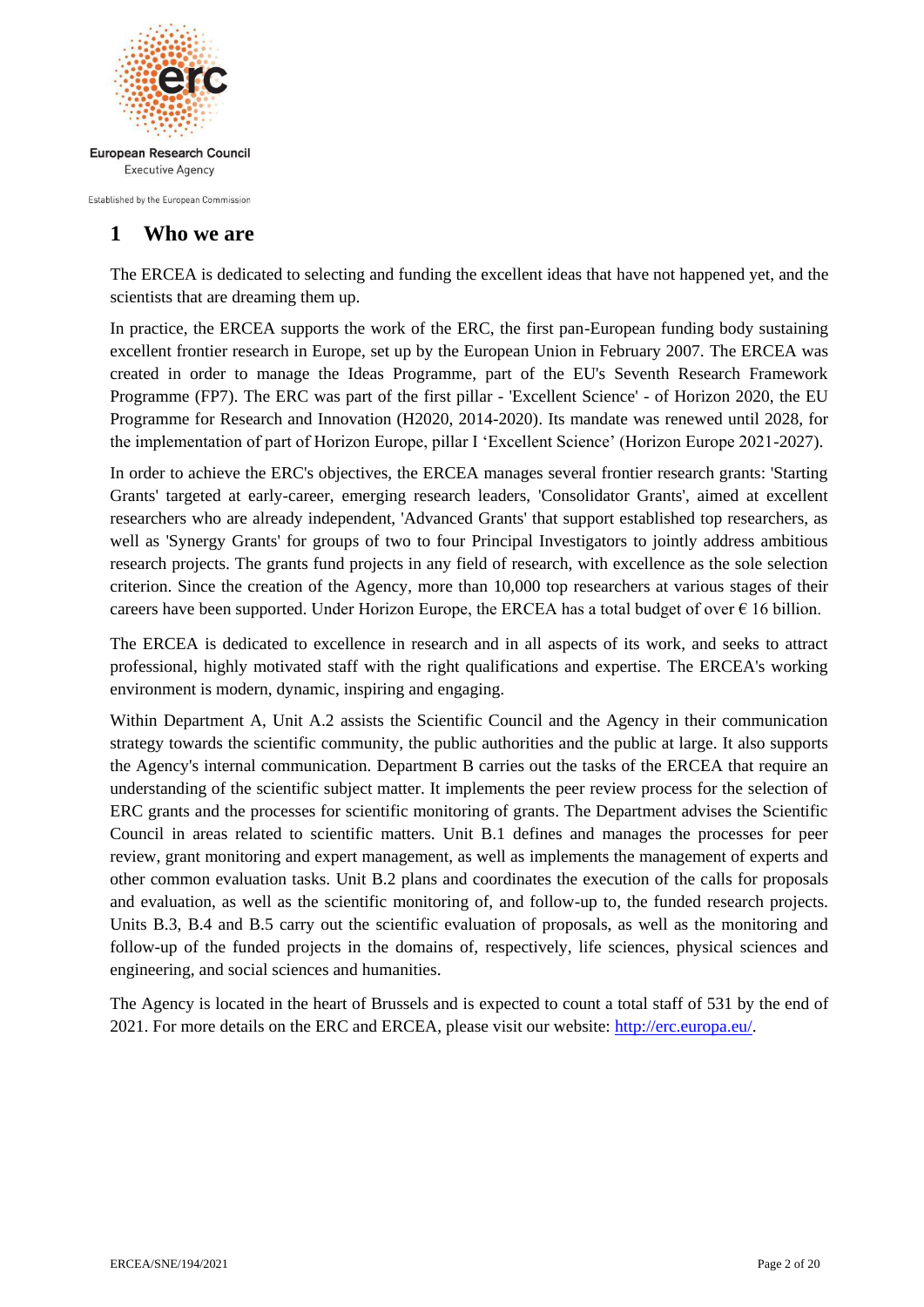

Established by the European Commission

# **SNE Research Programme Experts in Unit A.1 and Department B**

# **2 What we offer**

The purpose of this Call for Expression of Interest is to draw up a Reserve List of candidates for positions as Seconded National Experts (SNEs) for specific scientific profiles. **Please see Annex (click to see section [10\)](#page-7-0) for the description of the selection criteria per profile.**

Candidates will have one of the following profiles:

- **1. Unit A.2 - Communication**
- **2. Unit B.1 - Ethics**
- **3. Unit B.2 - Management of scientific evaluation**
- **4. Unit B.2 - Quantitative and statistical analysis**
- **5. Unit B.3 – Life Sciences**
- **6. Unit B.4 – Physical Sciences (Physics, Chemistry, Materials Sciences, Earth and Universe Sciences)**
- **7. Unit B.4 – Engineering (all areas)**
- **8. Unit B.4 – Computer Science and/or Mathematics**
- **9. Unit B.5 – Social Sciences and Humanities (Archaeology, Cognitive Sciences, or Human Geography)**

Candidates may only apply to one profile. Candidates must make their choice when they apply and will not be able to change it after they have validated their application. If they encounter difficulties in choosing one of these profiles, they should select the profile that best matches with their main area of expertise.

Rules applicable to National Experts seconded to the ERCEA ("SNE Rules") may be found [here.](https://erc.europa.eu/sites/default/files/document/file/rules_applicable_to_SNE_revised.pdf) The SNE shall be entitled, throughout the period of the secondment, to a daily subsistence allowance (currently  $E144,31$  per diem, the amount may vary in 2022 subject to the yearly indexation) and a monthly subsistence allowance depending on the distance between the place of origin and the place of secondment.

The initial duration of secondment is typically two years. The secondment may be renewed up to a total period not exceeding four years (see Article 4 of the SNE Rules).

The place of secondment is Brussels, Belgium.

The secondment is expected to start in the second half of 2022.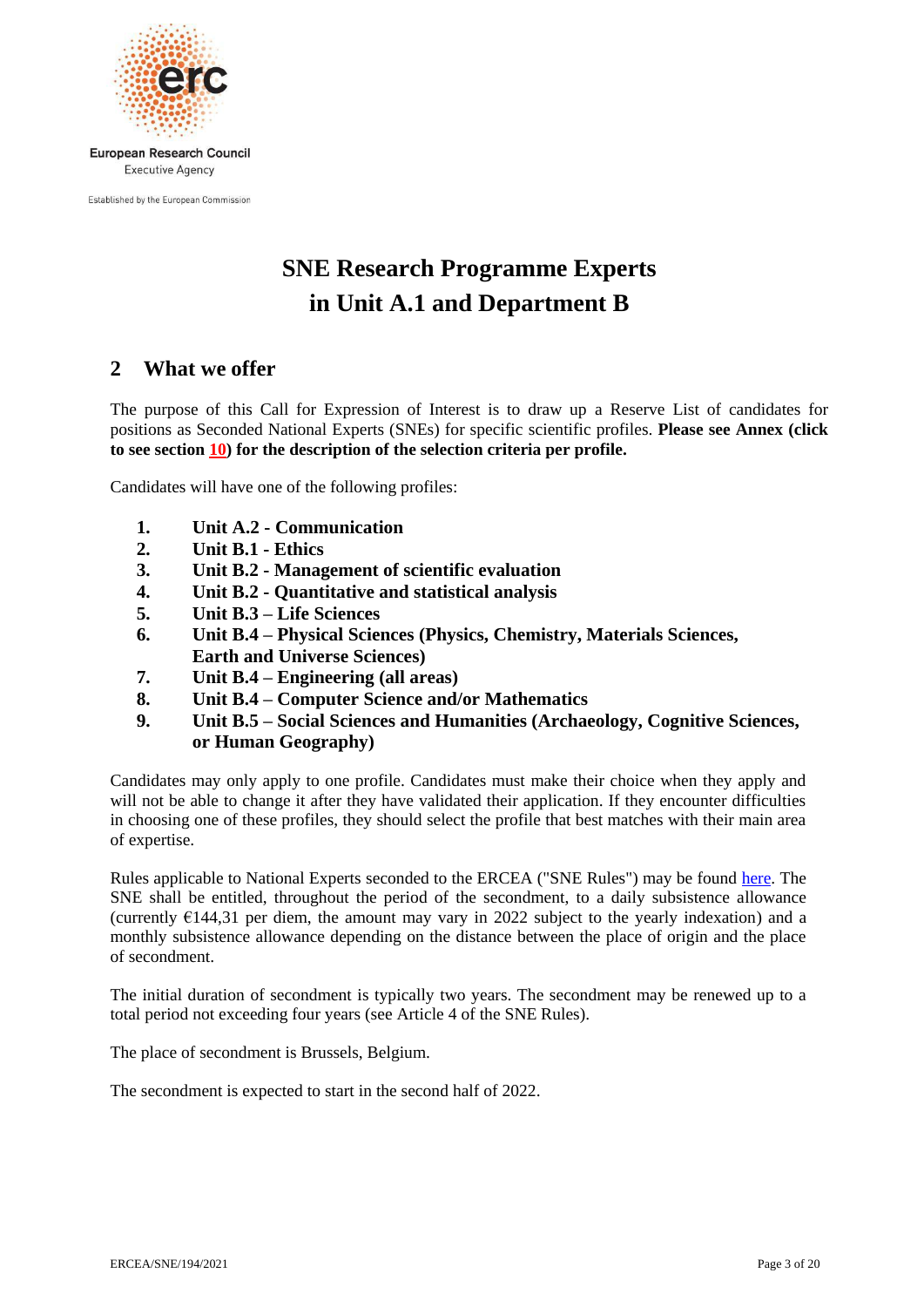

#### Established by the European Commission **3 Eligibility criteria - Secondment requirements**

# *Please carefully read the SNE Rules before applying, to ensure you fulfil the eligibility criteria for secondment.*

In particular, please note the following requirements for secondment:

- An SNE must be a national of an EU Member State or of a European Free Trade Association (EFTA) Member State (Iceland, Liechtenstein, Norway and Switzerland) or a national of a country with which the Council has decided to open accession negotiations and which has concluded a specific agreement on staff secondments (Turkey);
- An SNE must have at least three years' experience of administrative, legal, scientific, technical, advisory or supervisory functions;
- SNEs are employed by a national, regional or local public administration or an intergovernmental organisation (IGO) and seconded to the ERCEA so that the Agency can benefit from their expertise in a particular field;
- The SNE's employer shall continue to pay the SNE's salary, maintain their administrative status, and be responsible for all social rights, particularly social security and pensions. On this basis, the secondment is not an employment, nor does it lead to an employment;
- An SNE must have worked for their employer on a permanent or contract basis for at least 12 months before the secondment and remain in the service of that employer throughout the period of secondment;
- An SNE must have a thorough knowledge of one EU language and satisfactory knowledge of a second EU official language. An SNE from a non-member state shall

have thorough knowledge of one EU official language necessary for the performance of his/her duties. English is the predominant working language at ERCEA and generally considered the *lingua franca* of the scientific community;

 During the secondment, SNEs are subject to the obligations of confidentiality, loyalty and the absence of conflict of interest as provided in Article 7 of the SNE Rules.

# **4 Submission of applications**

Each application shall contain the following documents:

a) A detailed Curriculum Vitae in English, preferably in *Europass* format, which can be obtained at the following address: [http://europass.cedefop.europa.eu/en/documents/curriculum](http://europass.cedefop.europa.eu/en/documents/curriculum-vitae)[vitae;](http://europass.cedefop.europa.eu/en/documents/curriculum-vitae)

b) A motivation letter in English clearly mentioning the reference of the Call, the profile you apply for and your e-mail address for correspondence.

c) Your current contract stating that you are "employed by a national, regional or local public administration" and "have worked for your employer on a permanent or contract basis for at least 12 months before your secondment".

d) A [declaration on your status of employment,](https://erc.europa.eu/sites/default/files/content/pages/pdf/Declaration-on-the-current-status-of-employment-SNE.pdf) indicating that you "shall remain in the service of that employer throughout the period of secondment". **Specifically, your employer "shall thus undertake to continue to pay [your] salary, to maintain [your] administrative status throughout the period of secondment [and] shall also continue to be responsible for all [your] social rights, particularly social security and pension".**

Moreover, candidates are asked to provide three professional references. These may be consulted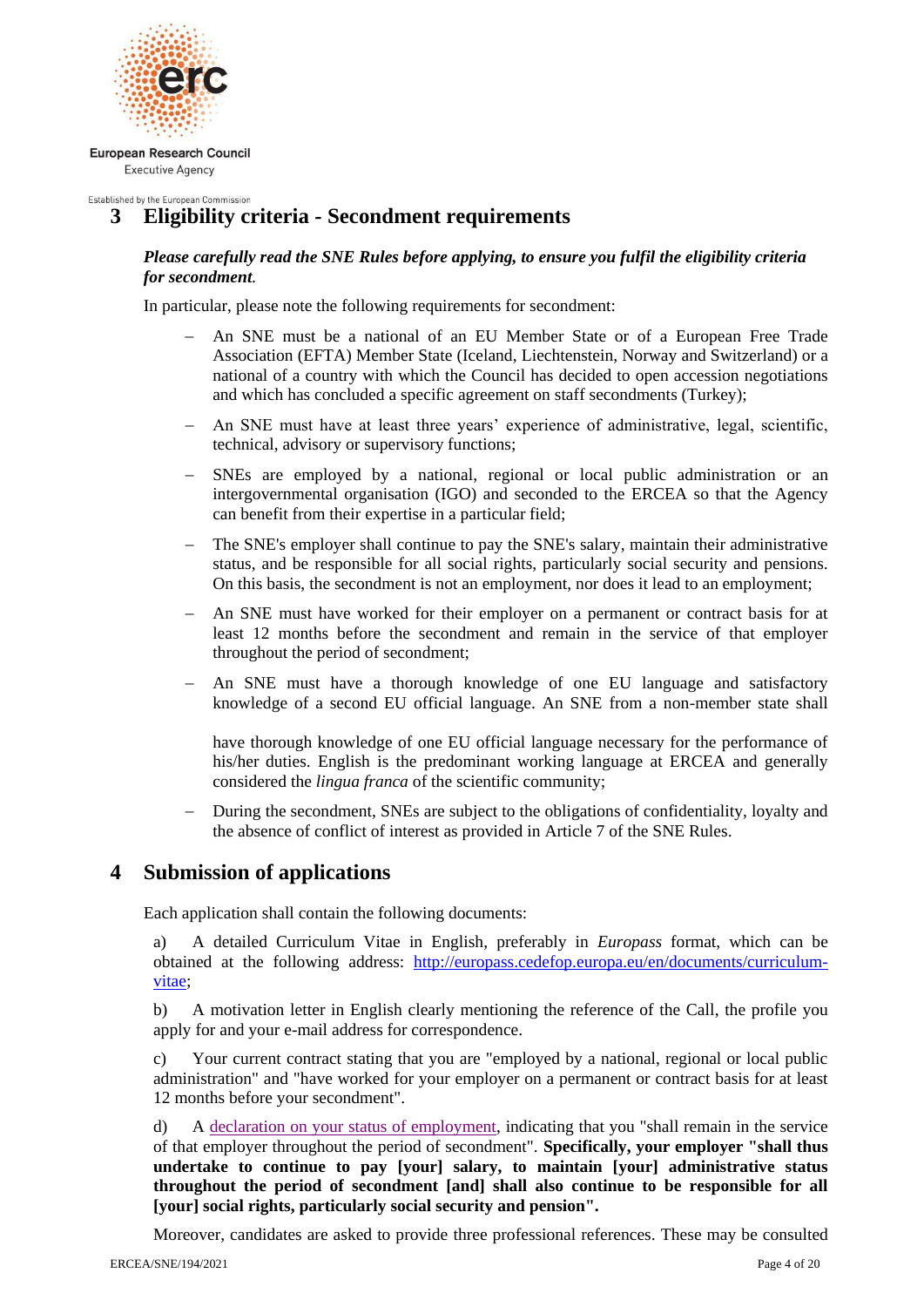

Established by the European Commission

should candidates be included on a Reserve List of the ERCEA (and thus have been successful in this selection), and should a recruiting service have shortlisted them in view of a secondment and wish to confirm the statements made in the selection process. Please note that in order to comply with rules on personal data protection, the names and contact data should be provided with consent of the persons whose name is listed.

Please mention in the subject line of the application your family name, the reference, followed by the title of the profile for which you wish to apply: **FAMILY NAME – ERCEA/SNE/194/2021 – PROFILE.**

The Permanent Representation, the EFTA Secretariat or the Permanent Delegation of Turkey must send your application to the ERCEA before the deadline to the following e-mail address: [ERC-](mailto:ERC-SELECTION@ec.europa.eu)[SELECTION@ec.europa.eu.](mailto:ERC-SELECTION@ec.europa.eu)

The ERCEA will only take into account applications received from the Permanent Representation, the EFTA Secretariat or the Permanent Delegation of Turkey by the deadline, which is **Thursday 31 March 2022 at 12:00 (midday) Brussels time**. Please liaise with your Permanent Representation, the EFTA Secretariat or the Permanent Delegation of Turkey to ensure that your application reaches us well on time.

### **REMINDER:**

**Candidates MUST send their Applications to the Permanent Representations, the EFTA Secretariat or the Permanent Delegation of Turkey. Applications sent directly to ERCEA will NOT be taken into account.**

# **5 Selection procedure**

# **5.1 Selection Committee**

A Selection Committee will be appointed and will comprise at least four members.

Under no circumstances should candidates approach the Selection Committee themselves, either directly or indirectly concerning this selection. The Director of the ERCEA reserves the right to disqualify any candidate who disregards these instructions. In assessing candidates' merits, the Selection Committee shall observe the principle of equal treatment.

# **5.2 Admission to the selection process**

Once the deadline for the submission of applications through the Permanent Representations, the EFTA Secretariat or the Permanent Delegation of Turkey has elapsed, the Selection Committee will check the applications submitted for their profiles against the **eligibility criteria** as detailed above under Section 4.

*Candidates may be disqualified at any stage prior to the completion of the secondment process should any information provided during the selection and pre-secondment phase prove to be manifestly untrue, inaccurate, incomplete, falsified, deliberately inconsistent or misleading.*

# **5.3 Initial assessment of the applications**

The Selection Committee will assess the applications of eligible candidates with reference to the **selection criteria** as detailed above under section 3.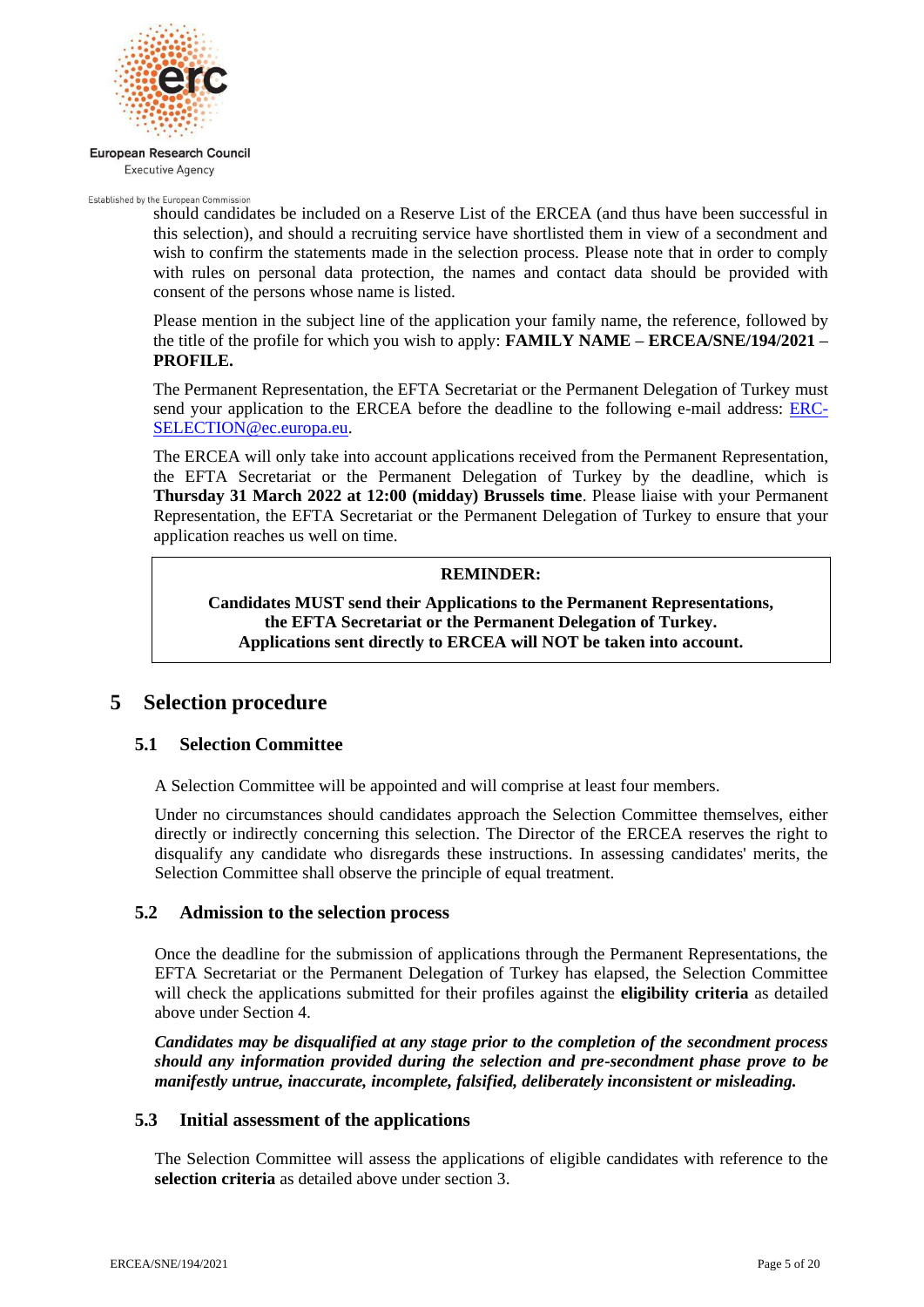

Established by the European Commission

# **5.4 Invitation to interview**

Upon completion of the assessment, the Selection Committee will establish a shortlist of candidates best matching the needs of each of the three profiles. Shortlisted candidates will be invited to an interview by e-mail from [ERC-SELECTION@ec.europa.eu.](mailto:ERC-SELECTION@ec.europa.eu) Should candidates' e-mail address change prior to the completion of the selection process, they are asked to inform [ERC-SELECTION@ec.europa.eu.](mailto:ERC-SELECTION@ec.europa.eu)

Please note that, as a general rule, for organisational purposes, the appointments set by ERCEA cannot be changed at the candidate's request.

# **5.5 Interview**

The interview will finalise the assessment of candidates according to the selection criteria. The interview will be conducted remotely in English, and may include alternative forms of assessment, which would be communicated to candidates prior to the interview.

# **5.6 Reserve List**

The Selection Committee will include the candidates on the Reserve List. The draft unranked Reserve List, in alphabetical order and broken down by profiles, will be submitted to the Director of the ERCEA for approval.

*Candidates should note that inclusion on a Reserve List does not imply any entitlement to secondment.*

The Reserve List will be valid for a period of 12 months from the date of its establishment. The validity of the Reserve List may be extended at the discretion of the ERCEA Director.

# **6 Notification to candidates**

All candidates will be notified about the outcome of their application from [ERC-SELECTION@ec.europa.eu.](mailto:ERC-SELECTION@ec.europa.eu) In order to facilitate the selection process, all correspondence with candidates concerning this vacancy will be carried out in English.

# **7 Equal opportunities**

The ERCEA values difference and promotes equality. We apply a policy of equal opportunities and accept applications without discrimination on any grounds (such as sex, race, colour, ethnic or social origin, language, religion or belief, political or any other opinion, membership of a national minority, property, birth, disability, age or sexual orientation). We offer flexible family-friendly working arrangements (flexitime, teleworking) in consideration of operational needs.

# **8 Protection of personal data**

The ERCEA ensures that applicants' personal data are processed as required by Regulation (EU) 2018/1725 of the European Parliament and of the Council of 23 October 2018 on the protection of natural persons with regard to the processing of personal data by the Union institutions, bodies, offices and agencies and on the free movement of such data, and repealing Regulation (EC) No 45/2001 and Decision No 1247/2002/EC.

A Data Protection Notice is published on the ERC's website at the following address: [https://erc.europa.eu/sites/default/files/document/file/erc\\_sps\\_SNEs.pdf.](https://erc.europa.eu/sites/default/files/document/file/erc_sps_SNEs.pdf)

Candidates are invited to carefully read it, as it provides useful information about the processing of their personal data and relevant rights.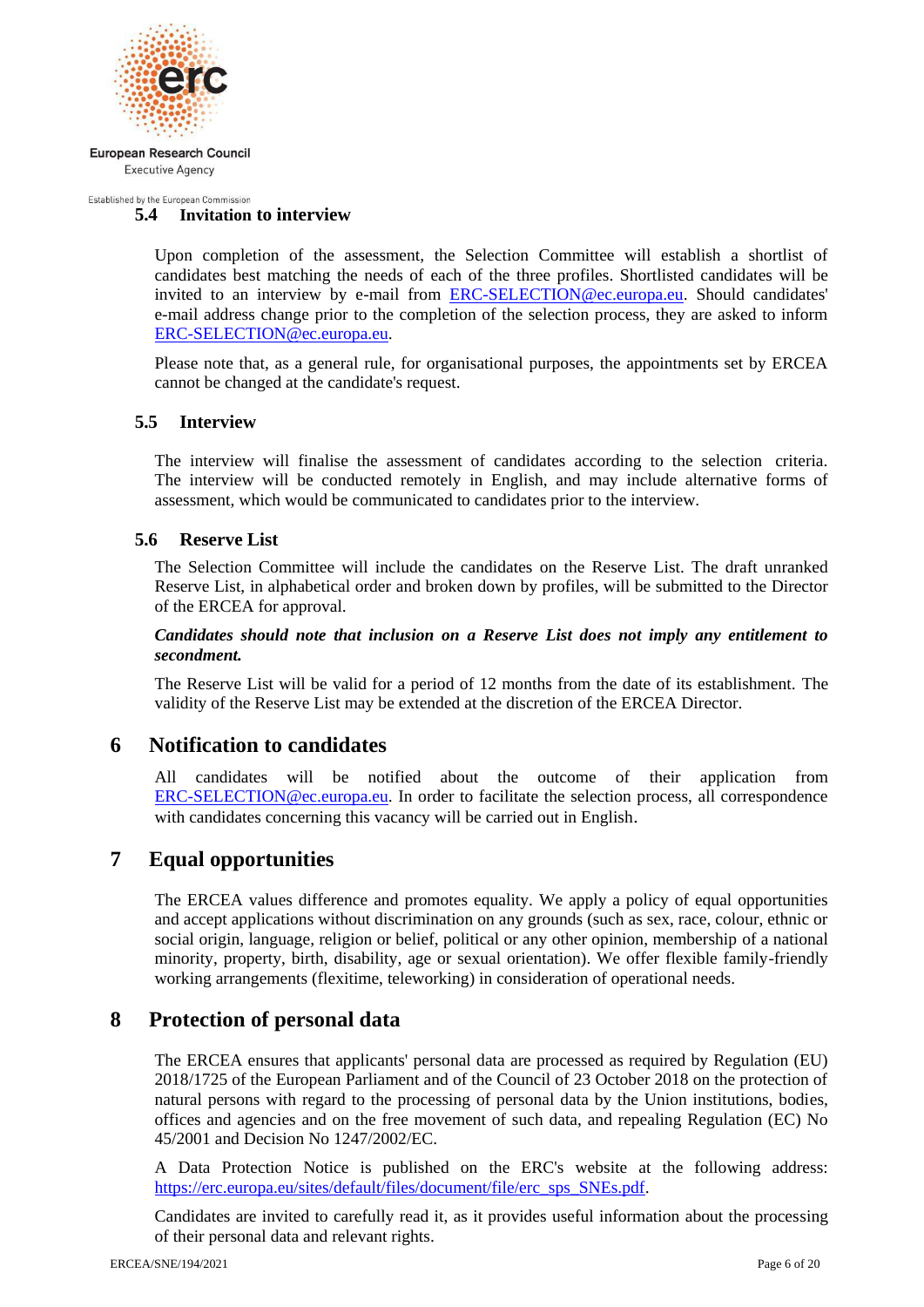

#### Established by the European Commission **9 Request for review**

The ERCEA and the Selection Committee operate in the context of the general principles of European Union law as interpreted by the courts. In assessing candidates' merits, Selection Committees observe the principle of equal treatment.

If you nevertheless believe that one of these principles has not been applied in your case, you have the right, **within 10 calendar days** from the date when the letter notifying you of the decision was sent to you, to request a review by sending a letter stating your reasons to the e-mail address: [ERC-SELECTION@ec.europa.eu.](mailto:ERC-SELECTION@ec.europa.eu)

Please quote in the subject line of your letter:

- The reference of the concerned Call and, if applicable, the profile;
- Your name:
- Request for review':
- The stage of the selection concerned in your complaint.

The ERCEA will forward it to the Chairperson of the Selection Committee if it comes within the Committee's remit, and you shall receive a reply as soon as possible.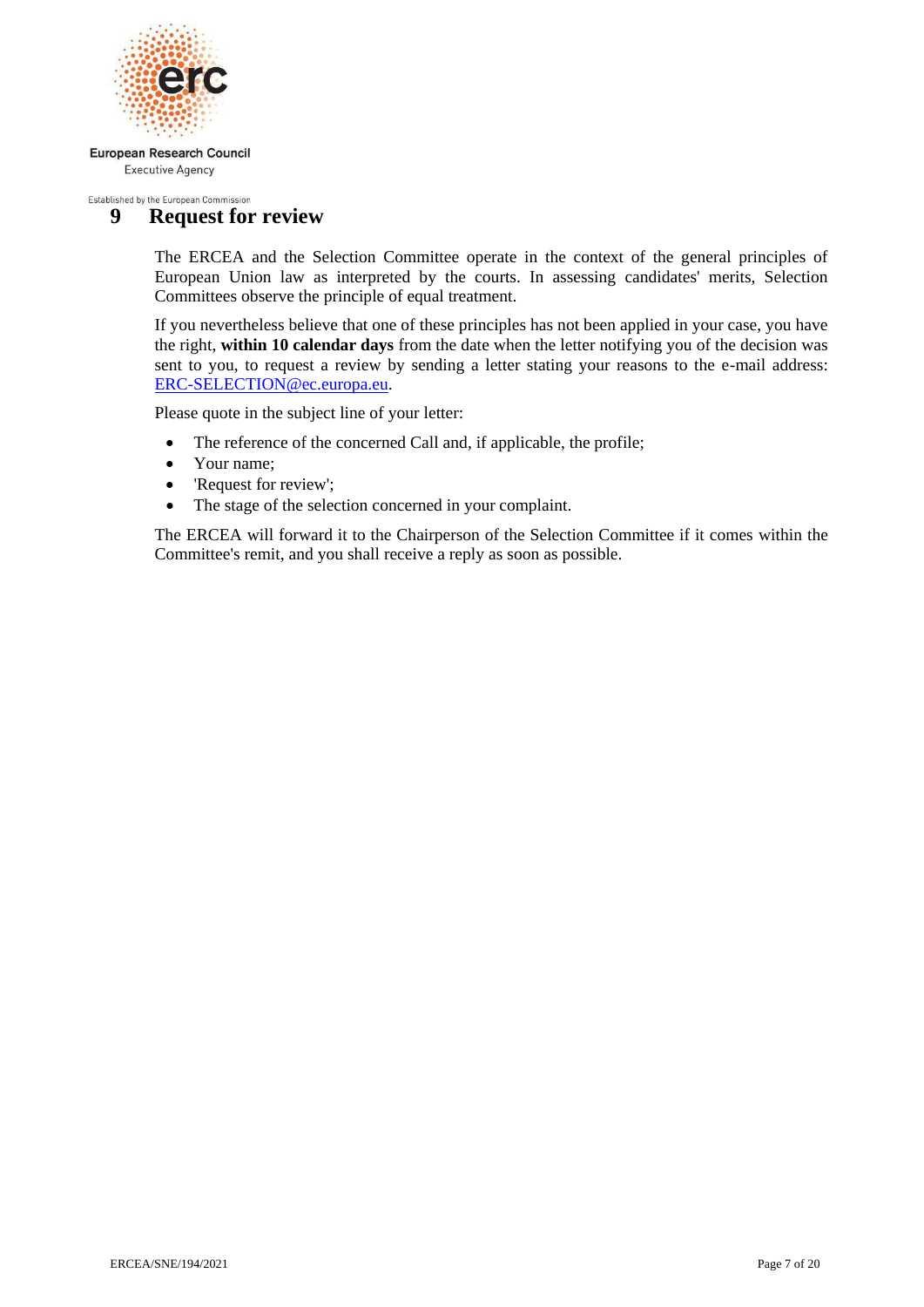

<span id="page-7-0"></span>Established by the European Commission

# **10 Annex: selection criteria for the specific scientific profiles**

The duties of the successful candidate, **per profile**, will be the following:

# **10.1 Unit A.2 - Communication**

# **a) Job Description**

The successful candidate will contribute to the implementation of the Communication Strategy approved by the ERC's Scientific Council. The tasks allocated to the jobholder are expected to include some or all of the following:

- Producing engaging content for the ERC website, social media and other channels (including multimedia content)
- Drafting press releases, organising media events, responding to enquiries from journalists
- Researching, drafting and disseminating success stories featuring ERC grantees
- Organising online, physical and hybrid events
- Developing relations with multipliers, communication partners and stakeholders
- Designing and delivering impactful communication campaigns at international, European and/or national levels
- Supporting internal communication and engagement of ERCEA staff.

- Candidates should have completed university studies of at least three years, attested by a diploma in communication or a related field.
- Candidates should have appropriate experience as a communication professional of at least three years. Experience in the field of science and research communication would be an asset;
- Candidates should have excellent analytical, drafting, collaboration and planning skills;
- Very good command of written and spoken English is essential. Knowledge of other official EU languages would be an advantage.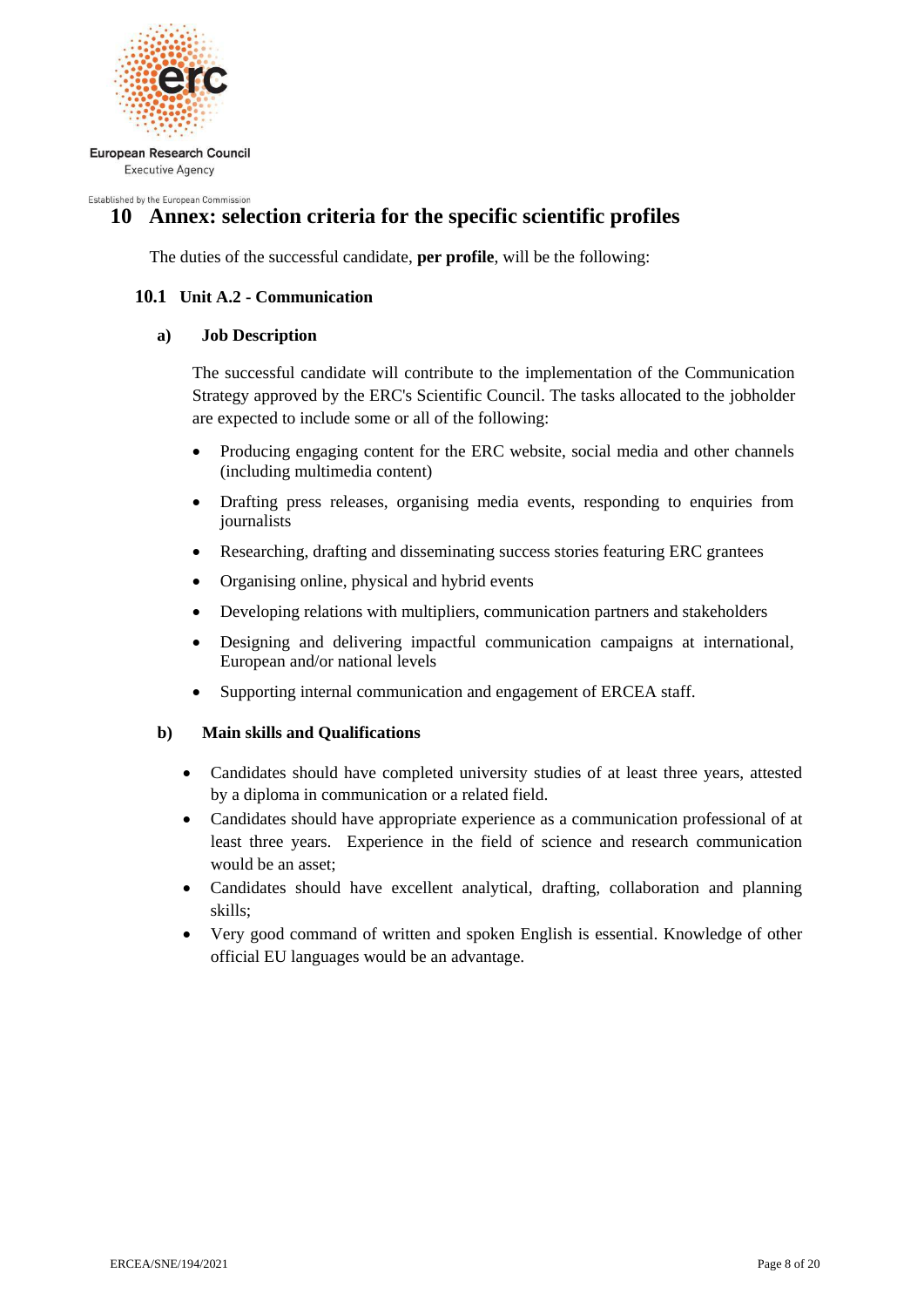

#### Established by the European Commission **10.2 Unit B.1 - Ethics**

# **a) Job Description**

The duties of the successful candidate will consist in participating in the implementation of the ethics review and ethics monitoring processes of research proposals and projects.

The work of an ethics officer consists in reviewing the ethical aspects of proposals before granting and following up on those ethical aspects after granting. The former is called "ethics review", while the latter is called "ethics monitoring".

The ethics review is done with the help of external experts, for which about 20 panel meetings are organised each year in Brussels, lasting between three and five days each. The ethics experts, and the ethics officers, deal with a broad range of ethics domains such as clinical research, animal welfare, human rights, data protection, research with cells and tissues, research in low income countries, environmental protection and safety, misuse and dual use, artificial intelligence. Ethics officers are responsible for organising these panels and participate in these panel meetings to follow discussions and to keep records. After the panel meetings, ethics officers are in frequent contact with our beneficiaries to assist them in complying with the ethics requirements that have been drafted by the ethics review panels.

Most of our grants last for five years. About 40% of the funded grants get a conditional ethics clearance before granting. These grants require a follow-up on the ethics requirements during the lifetime of a grant. Each ethics officer is responsible for a portfolio of grants. The monitoring process consists of contacting the beneficiaries to obtain documents in reply to ethics requirements and to draft monitoring notes that provide an analysis of the state-of-play of the ethics requirements.

The workload of an ethics officer is about 40% in ethics review and 60% in ethics monitoring. Based on the specific expertise of each ethics officer, one is often called to assist other colleagues.

- Have a level of education, which corresponds to completed university studies of at least three years attested by a diploma in a related field of knowledge.
- Very good command of English and a satisfactory knowledge of another European Union language to the extent necessary for the performance of their duties.
- Professional experience in dealing with ethics issues in research of at least three years.
- Well-developed analytical skills.
- Outstanding drafting skills, with an eye for detail.
- Good prioritisation skills and ability to work within deadlines.
- Ability to work independently as well as with a team.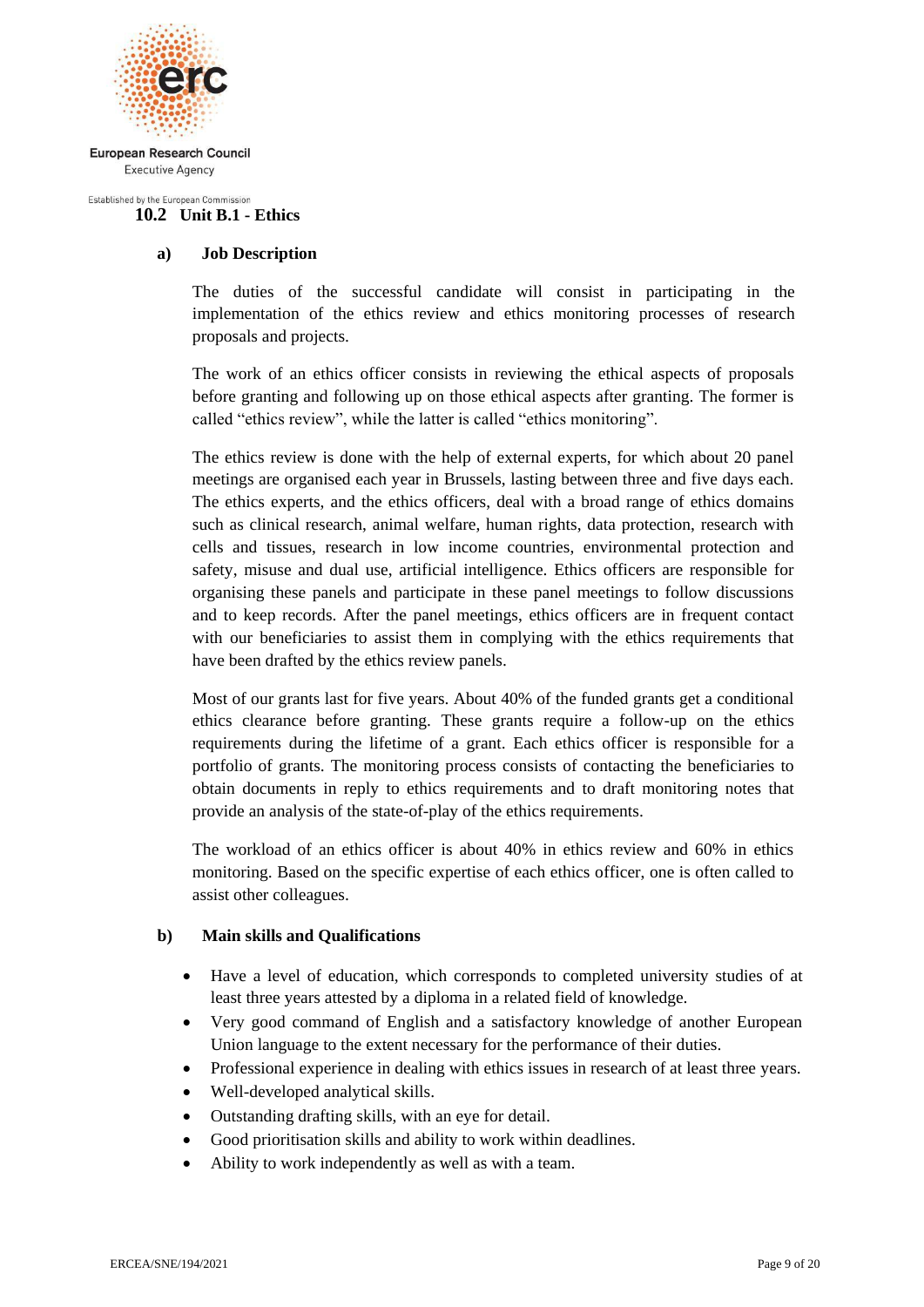

#### Established by the European Commission

# **10.3 Unit B.2 - Management of scientific evaluation and peer review processes**

# **a) Job Description**

# **Coordination of the Evaluation and Selection of Research Proposals**

- Provide support to the overall management and coordination of the ERC peer review process of submitted applications;
- Provide support to the documentation of the evaluation process and the drafting of guidance documents for applicants;
- Provide support in the analysis of the eligibility of submitted proposals;
- Provide support and work with the evaluation panels and the follow-up of funded projects in areas close to the background and expertise of the candidate;
- Contribute to the development of guidelines, orientations and new approaches relating to the proper implementation of the programme.

# **Project/Process Management**

- Assess the scientific implementation of projects;
- Contribute to the analysis of the ERC portfolio of funded projects;
- As appropriate, analyse and assess the results and impacts of the programme, provide feedback and suggestions for improvement.

# **External Communication**

- Present the programme and project results at workshops, seminars, conferences and other public events, to both internal and external stakeholders;
- Contribute to publications produced by the programme intended for external stakeholders;
- Extract and disseminate best practices and facilitate exchange of experiences;
- Collate information and draft replies to questions from external stakeholders;
- Produce reports/minutes on high-level meetings as required.

- Candidates should have a level of education, which corresponds to having completed university studies of at least three years attested by a diploma. Further relevant research qualifications at PhD level is an asset;
- Professional experience as a researcher in one or more scientific/technical area(s) is also an asset;
- Experience, knowledge and understanding of peer review processes in a funding agency or other academic setting is also an asset;
- Very good command of written and spoken English; a thorough knowledge of one of the European Union languages and a satisfactory knowledge of another European Union language to the extent necessary for the performance of their duties;
- Excellent interpersonal skills (including the ability to work in a team and exercise diplomatic skills);
- Excellent communication and drafting skills (including the capacity to communicate technical or specialised information).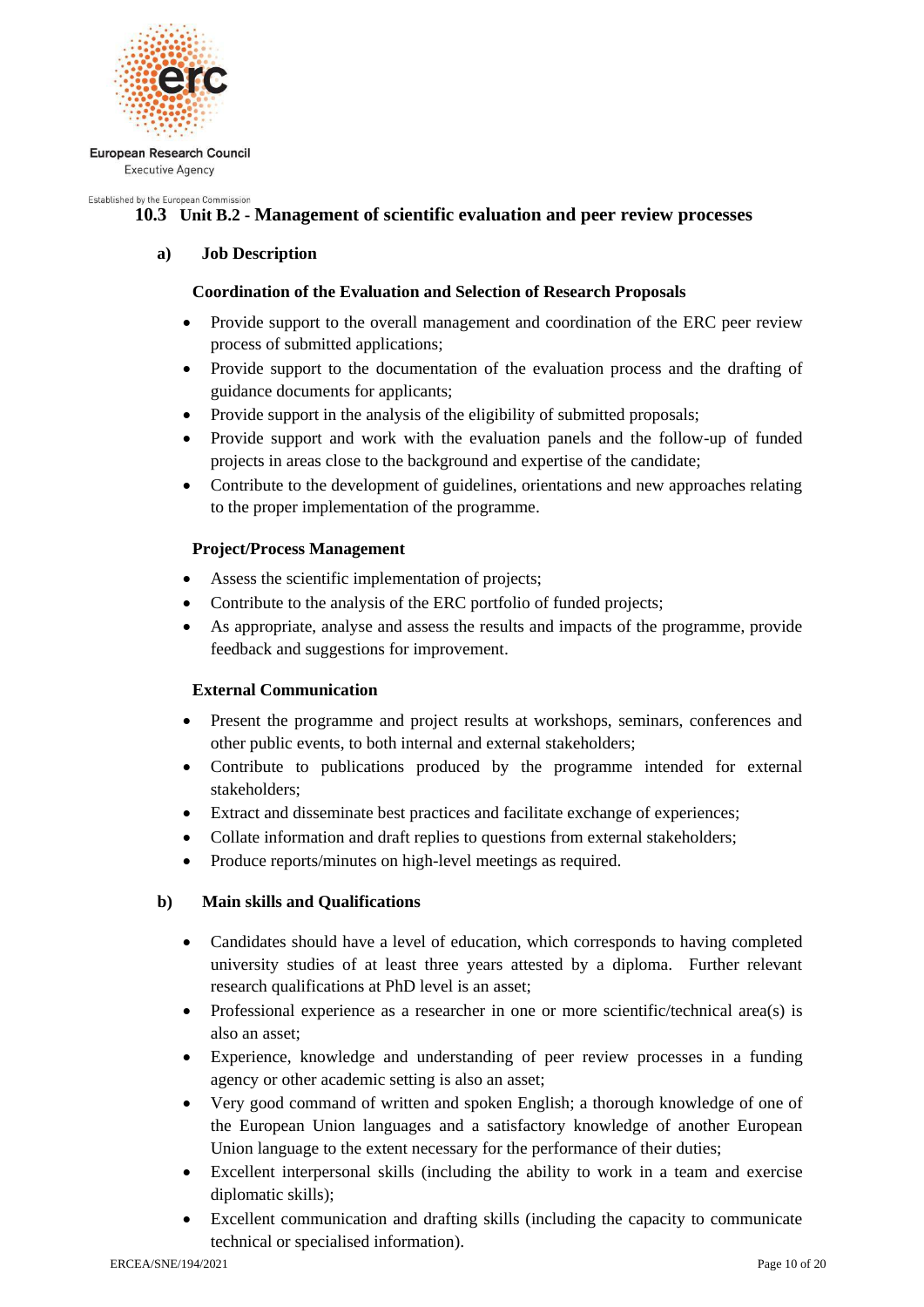

#### Established by the European Commission **10.4 Unit B.2 - Quantitative and statistical analysis of peer review evaluation data**

# **a) Job Description**

# **Quantitative and Qualitative analysis of the ERC Evaluation process**

- Provide support to the monitoring an evaluation of the ERC peer review evaluation process. This includes statistical analysis, regression analysis, querying and developing databases, and other relevant and appropriate techniques related to submission and evaluation data, and data on funded projects;
- Provide quantitative and qualitative support to the overall management and coordination of the peer review process of submitted applications; this may include the development of scripts and programming to facilitate the processes;
- Provide support to the ex-post assessment of completed projects by external experts;
- Contribute to the drafting of reports and the preparation of presentations on the results obtained.

# **Project/Process Management**

- Assess the scientific implementation of projects;
- Contribute to the analysis of the ERC portfolio of funded projects;
- As appropriate, analyse and assess the results and impacts of the programme, provide feedback and suggestions for improvement;
- Provide quantitative and statistical analysis of data related to the evaluation of applications in order to improve and optimise the peer review process.

# **External Communication**

- Present the programme and project results at workshops, seminars, conferences and other public events, to both internal and external stakeholders;
- Contribute to publications produced by the programme intended for external stakeholders;
- Extract and disseminate best practices and facilitate exchange of experiences;
- Collate information and draft replies to questions from external stakeholders;
- Produce reports/minutes on high-level meetings as required.

- Candidates should have a level of education, which corresponds to having completed university studies of at least three years in a scientific/technical area relevant for this profile, attested by a diploma. Further relevant research qualifications at PhD level are particularly recommended;
- Appropriate professional experience as a researcher in a scientific/technical area relevant for the profile for at least five years is an asset Experience in the management of research projects is also an asset;
- Experience, knowledge and understanding of peer review processes in funding agencies or other academic settings is also an asset;
- Very good command of written and spoken English: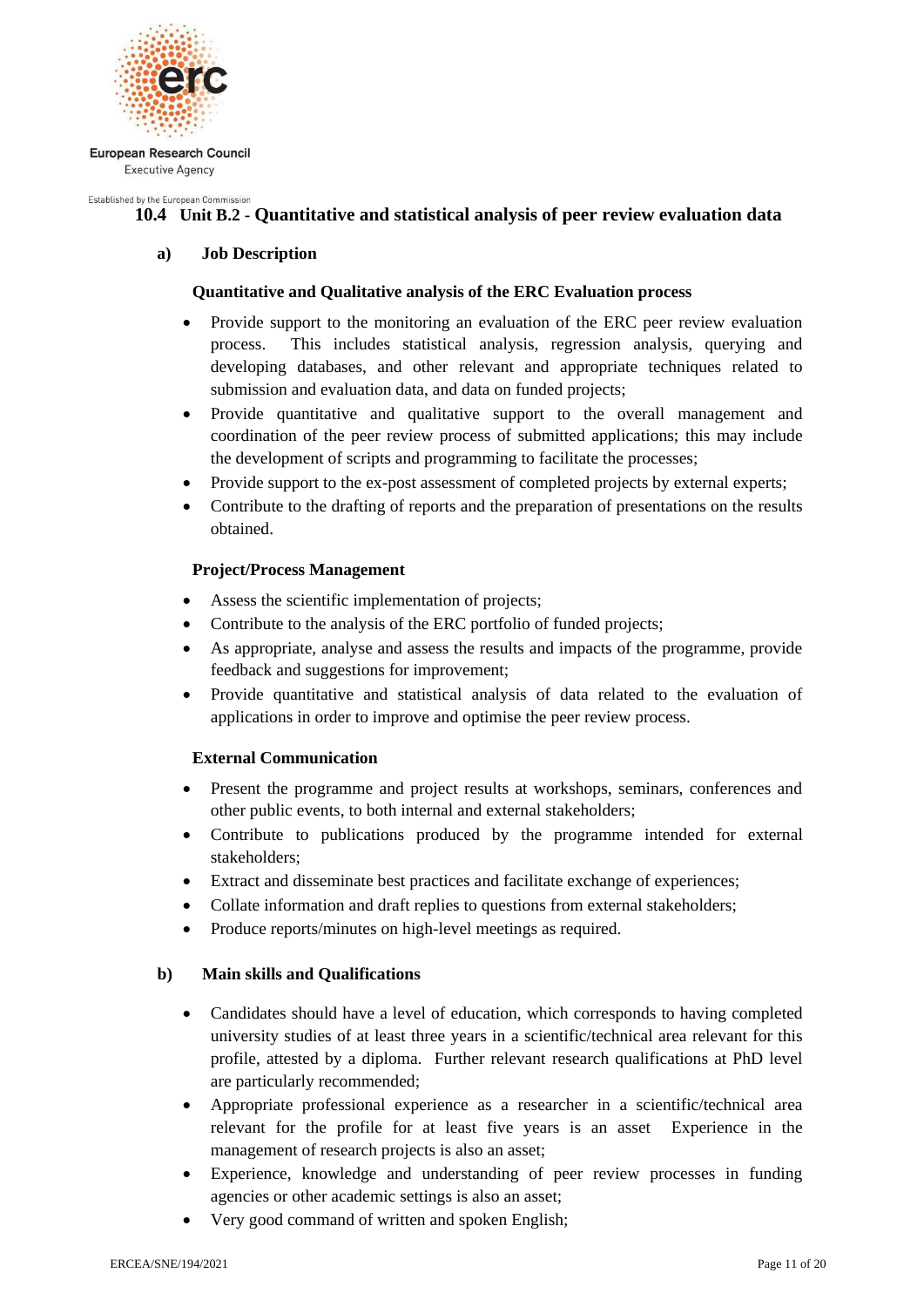

- Established by the European Commission<br>• A thorough knowledge of one of the European Union languages and a satisfactory knowledge of another European Union language to the extent necessary for the performance of their duties;
	- Excellent interpersonal skills (including the ability to work in a team and exercise diplomatic skills);
	- Excellent communication and drafting skills (including the capacity to communicate technical or specialised information).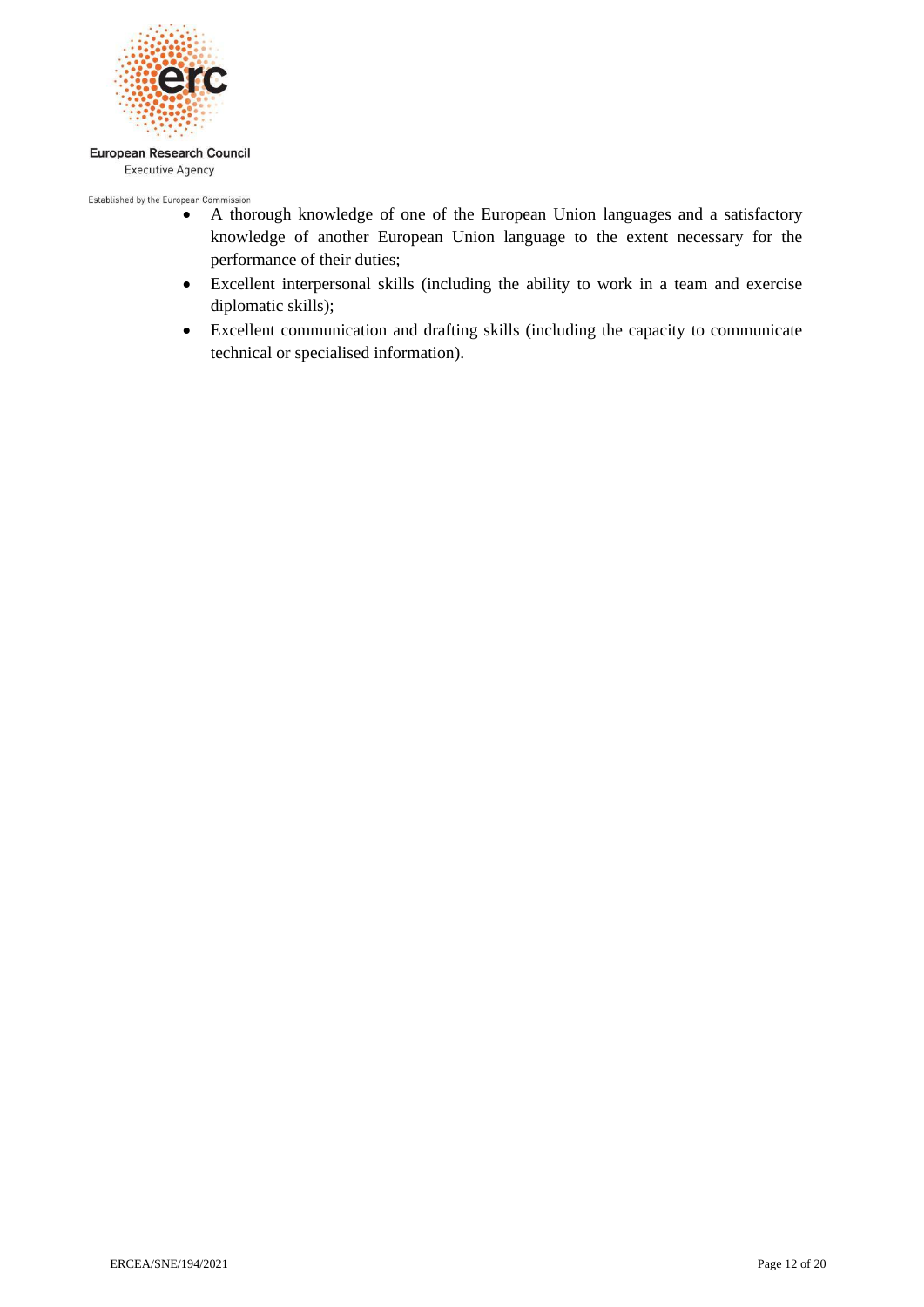

#### Established by the European Commission **10.5 Unit B.3 – Life Sciences**

# **a) Job Description**

The successful candidate will play a central role in two key tasks: the coordination of the evaluation and selection of research proposals submitted to the ERC grant schemes; and the scientific monitoring of funded projects.

The duties of the successful candidate will be one or several of the following:

# **Coordination of the Evaluation and Selection of Research Proposals**

- Provide support to meetings of scientific panels for the selection of research proposals in the area of Life Sciences by external experts, including the preparation, organisation, operation of the meetings and the documentation of results;
- Provide support to the ex-post assessment of completed projects by external experts;
- Contribute to the development of guidelines, orientations and new approaches relating to the proper implementation of the programme.

# **Project/Process Management**

- Assess the scientific implementation of projects in Life Sciences through periodic reviews, reporting etc.;
- Contribute to the analysis of the ERC portfolio of funded projects;
- As appropriate, analyse and assess the results and impacts of the programme, provide feedback and suggestions for improvement.

# **External Communication**

- Present the programme and project results at workshops, seminars, conferences and other public events, to both internal and external stakeholders;
- Contribute to publications produced by the programme intended for external stakeholders;
- Extract and disseminate best practices and facilitate exchange of experiences;
- Collate information and draft replies to questions from external stakeholders;
- Produce reports/minutes on high-level meetings as required.

# **b) Main skills and Qualifications**

 Candidates should have a level of education that corresponds to having completed university studies of at least three years, attested by a diploma in an area of relevance to Life Sciences. Examples of areas: molecular biology, biochemistry, structural biology, genetics, 'omics approaches, cellular and developmental biology, (patho)physiology, non-communicable diseases, neuroscience, immunology, infectious diseases, medical technologies, diagnostics, public health, ecology, evolution, biotechnology, plant sciences, veterinary sciences. Further research qualifications in an area of relevance to Life Sciences at PhD or EngD level are particularly recommended;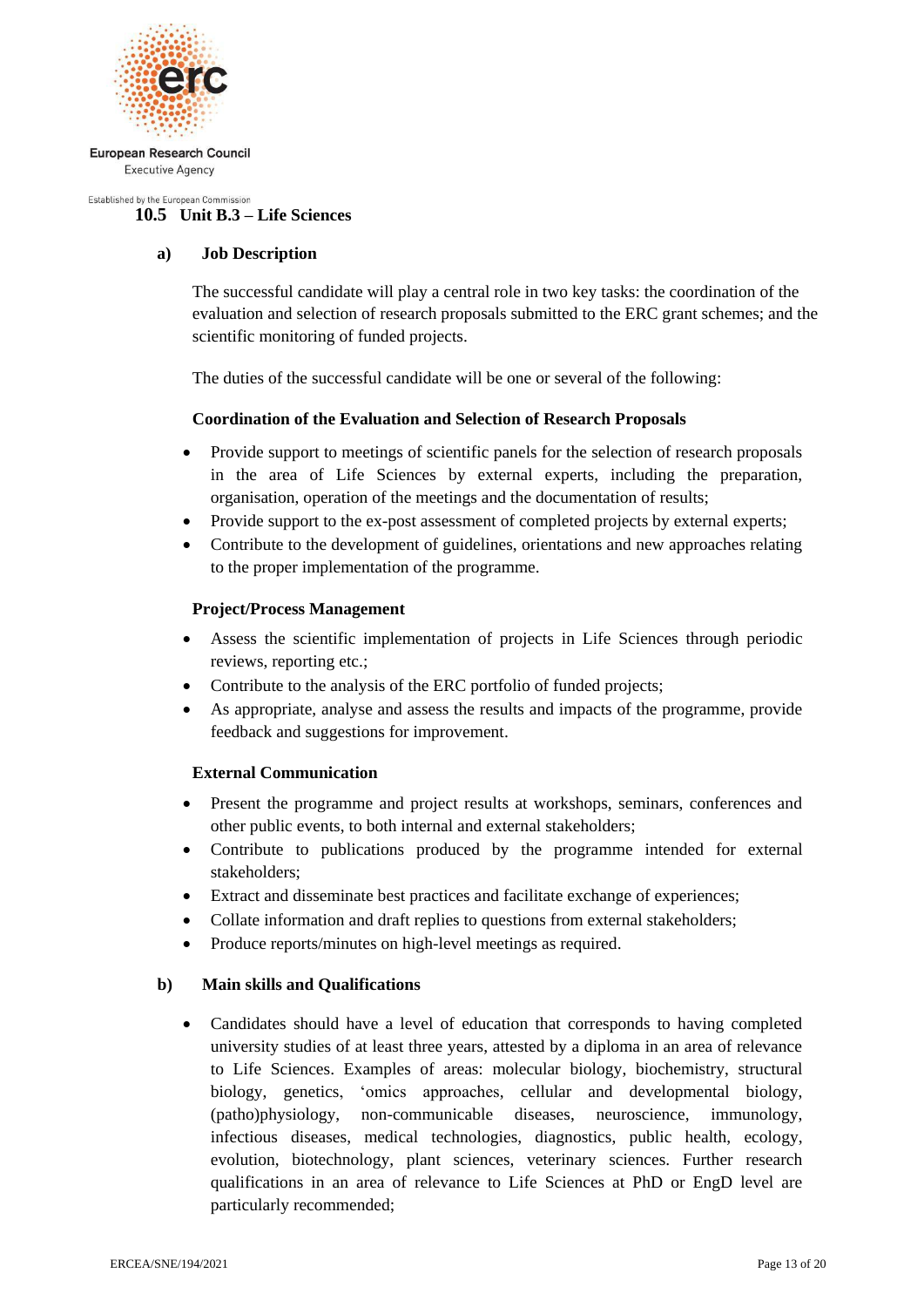

- Established by the European Commission<br>• Very good command of written and spoken English and a satisfactory knowledge of another European Union language to the extent necessary for the performance of their duties;
	- Candidates should have appropriate professional experience as a researcher in Life Sciences for at least five years. Experience in the management of research projects would also be an asset.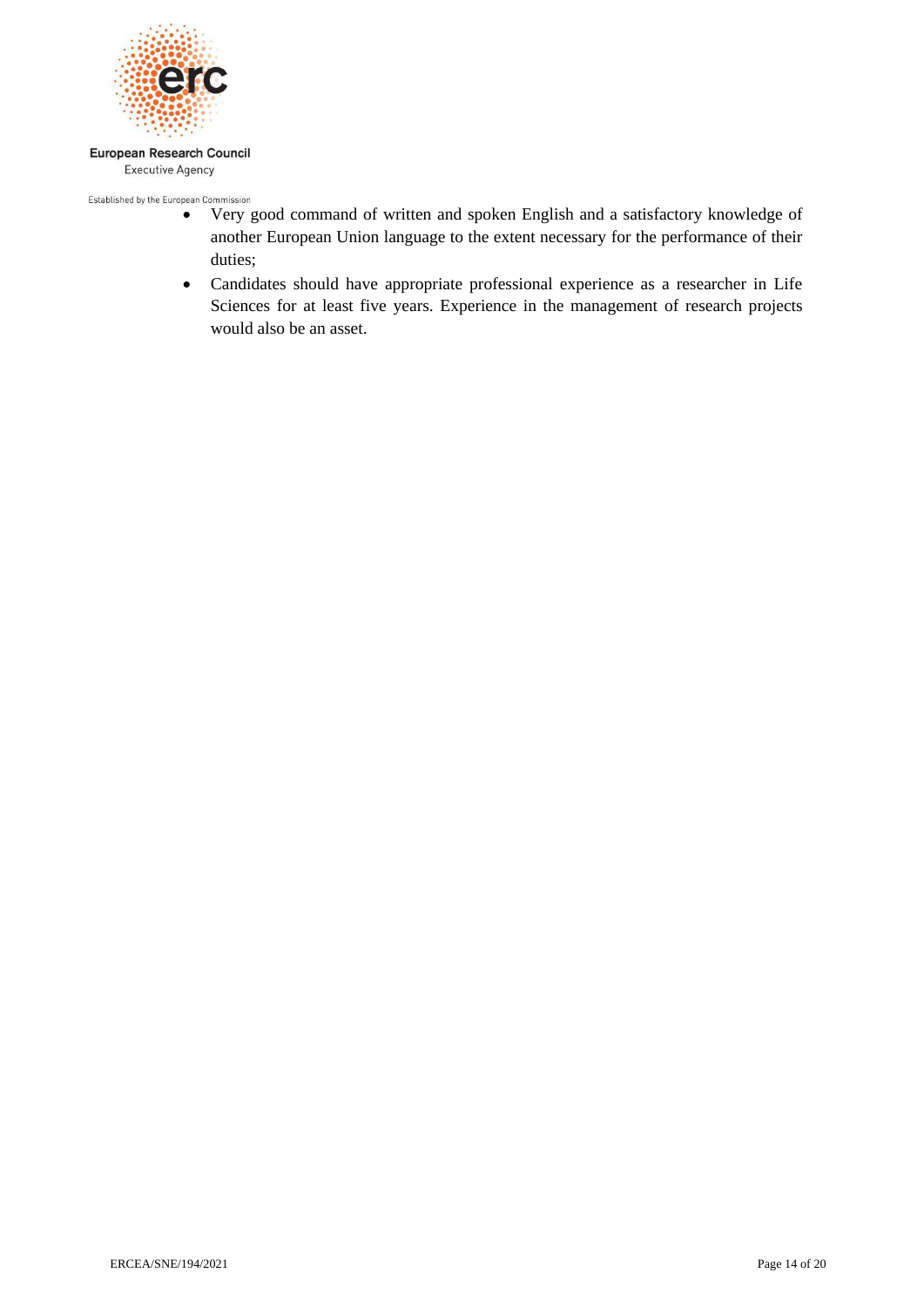

Established by the European Commission

# **10.6 Unit B.4 – Physical Sciences (Physics, Chemistry, Materials Sciences, Earth and Universe Sciences)**

# **a) Job Description**

# **Coordination of the Evaluation and Selection of Research Proposals**

- Provide support to the overall management and coordination of the ERC peer review process of submitted applications;
- Provide support to the documentation of the evaluation process and the drafting of guidance documents for applicants;
- Provide support in the analysis of the eligibility of submitted proposals;
- Provide support and work with the evaluation panels and the follow-up of funded projects in areas close to the background and expertise of the candidate;
- Contribute to the development of guidelines, orientations and new approaches relating to the proper implementation of the programme.

# **Project/Process Management**

- Assess the scientific implementation of projects;
- Contribute to the analysis of the ERC portfolio of funded projects:
- As appropriate, analyse and assess the results and impacts of the programme, provide feedback and suggestions for improvement.

# **External Communication**

- Present the programme and project results at workshops, seminars, conferences and other public events, to both internal and external stakeholders;
- Contribute to publications produced by the programme intended for external stakeholders;
- Extract and disseminate best practices and facilitate exchange of experiences;
- Collate information and draft replies to questions from external stakeholders;
- Produce reports/minutes on high-level meetings as required.

- Candidates should have a level of education, which corresponds to having completed university studies of at least three years attested by a diploma. Further relevant research qualifications at PhD level is an asset;
- Professional experience as a researcher in one or more scientific/technical area(s) is also an asset;
- Experience, knowledge and understanding of peer review processes in a funding agency or other academic setting is also an asset;
- Very good command of written and spoken English;
- A thorough knowledge of one of the European Union languages and a satisfactory knowledge of another European Union language to the extent necessary for the performance of their duties;
- Excellent interpersonal skills (including the ability to work in a team and exercise diplomatic skills);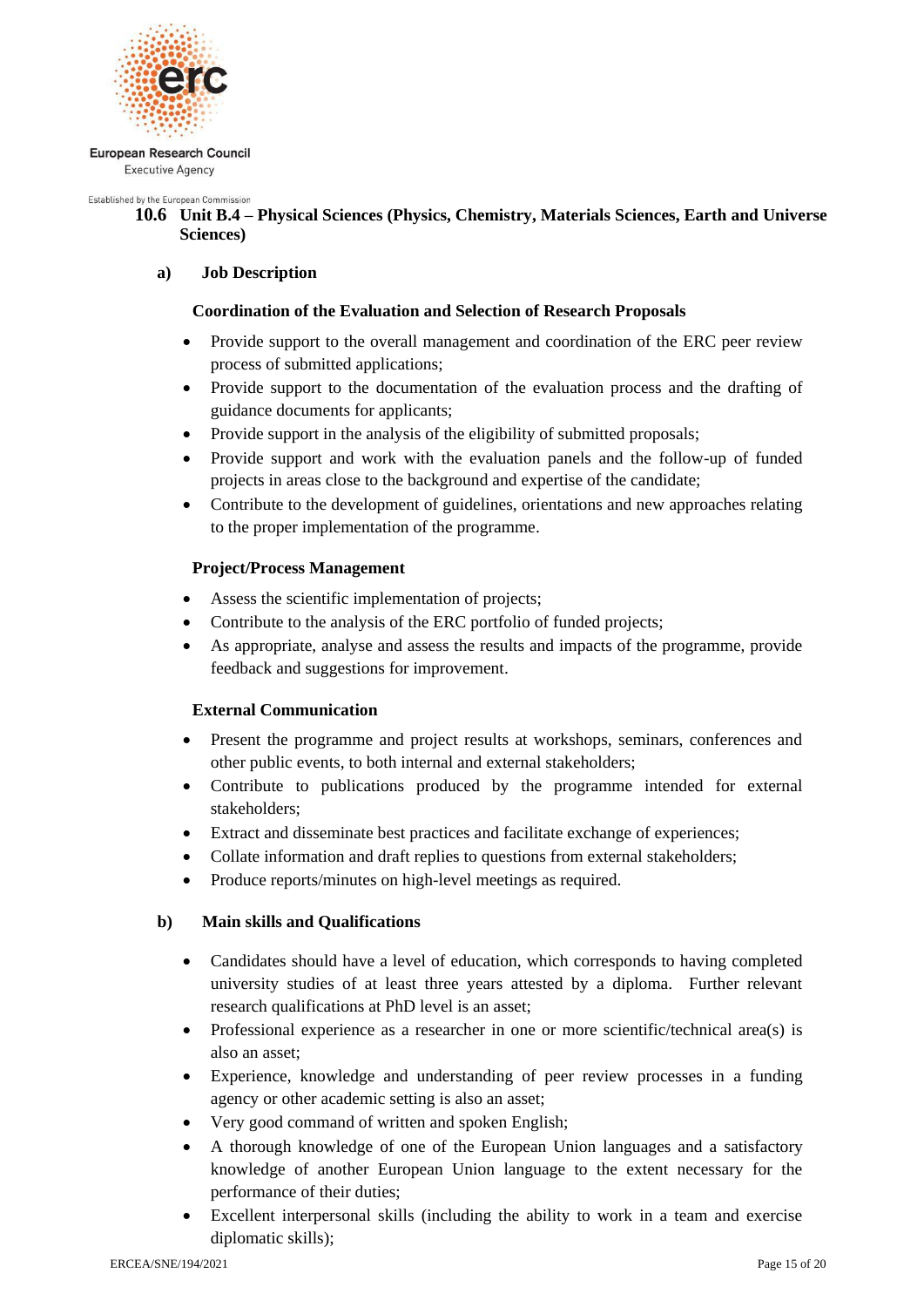

Established by the European Commission

 Excellent communication and drafting skills (including the capacity to communicate technical or specialised information).

# **10.7 Unit B.4 – Engineering (all areas)**

# **a) Job Description**

# **Coordination of the Evaluation and Selection of Research Proposals**

- Provide support to the overall management and coordination of the ERC peer review process of submitted applications;
- Provide support to the documentation of the evaluation process and the drafting of guidance documents for applicants;
- Provide support in the analysis of the eligibility of submitted proposals;
- Provide support and work with the evaluation panels and the follow-up of funded projects in areas close to the background and expertise of the candidate;
- Contribute to the development of guidelines, orientations and new approaches relating to the proper implementation of the programme.

# **Project/Process Management**

- Assess the scientific implementation of projects;
- Contribute to the analysis of the ERC portfolio of funded projects;
- As appropriate, analyse and assess the results and impacts of the programme, provide feedback and suggestions for improvement.

# **External Communication**

- Present the programme and project results at workshops, seminars, conferences and other public events, to both internal and external stakeholders;
- Contribute to publications produced by the programme intended for external stakeholders;
- Extract and disseminate best practices and facilitate exchange of experiences;
- Collate information and draft replies to questions from external stakeholders;
- Produce reports/minutes on high-level meetings as required.

- Candidates should have a level of education, which corresponds to having completed university studies of at least three years attested by a diploma. Further relevant research qualifications at PhD level is an asset;
- Professional experience as a researcher in one or more scientific/technical area(s) is also an asset;
- Experience, knowledge and understanding of peer review processes in a funding agency or other academic setting is also an asset;
- Very good command of written and spoken English;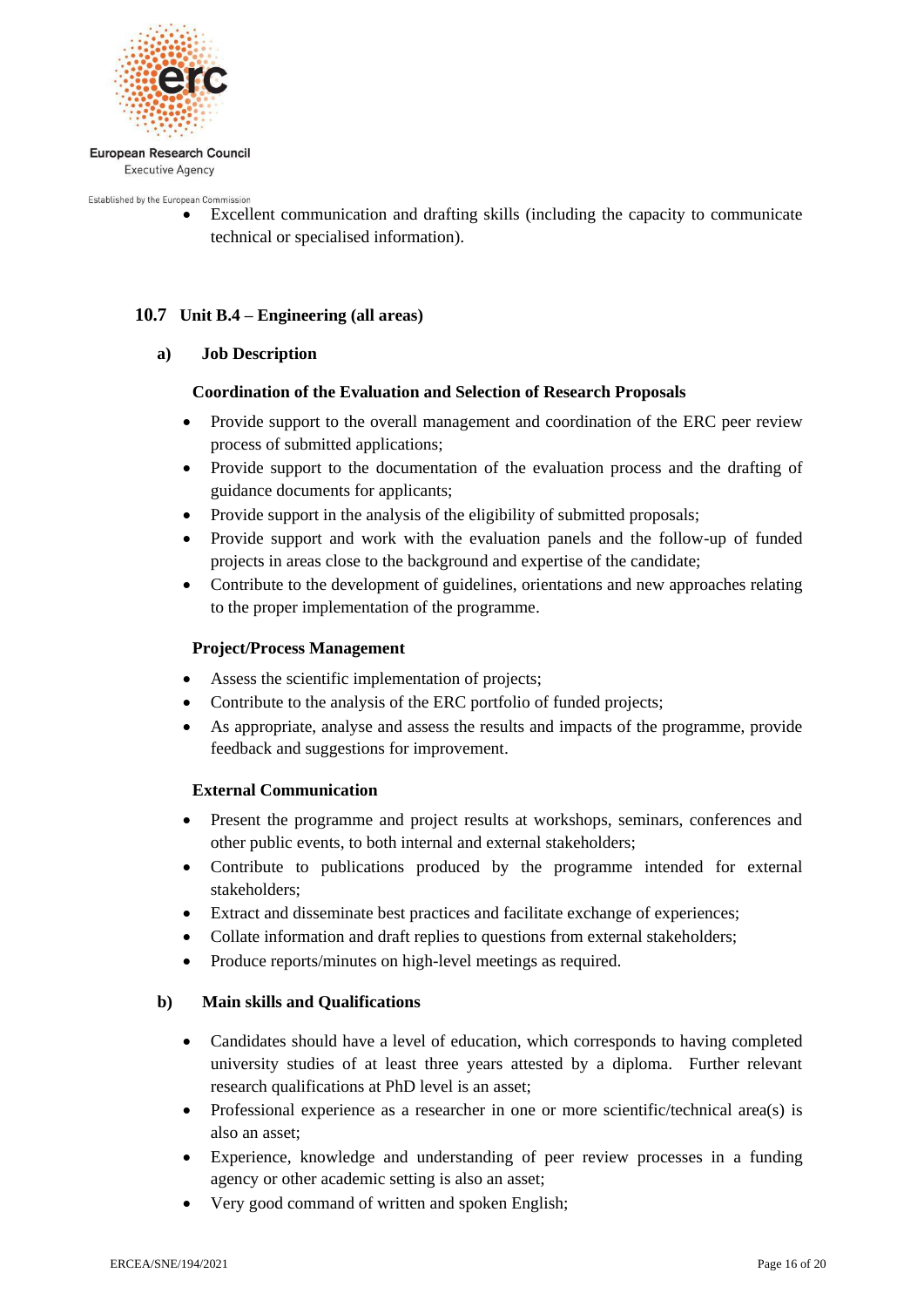

Established by the European Commission

- A thorough knowledge of one of the European Union languages and a satisfactory knowledge of another European Union language to the extent necessary for the performance of their duties;
- Excellent interpersonal skills (including the ability to work in a team and exercise diplomatic skills);
- Excellent communication and drafting skills (including the capacity to communicate technical or specialised information).

# **10.8 Unit B.4 – Computer Science and/or Mathematics**

**a) Job Description**

# **Coordination of the Evaluation and Selection of Research Proposals**

- Provide support to the overall management and coordination of the ERC peer review process of submitted applications;
- Provide support to the documentation of the evaluation process and the drafting of guidance documents for applicants;
- Provide support in the analysis of the eligibility of submitted proposals;
- Provide support and work with the evaluation panels and the follow-up of funded projects in areas close to the background and expertise of the candidate;
- Contribute to the development of guidelines, orientations and new approaches relating to the proper implementation of the programme.

# **Project/Process Management**

- Assess the scientific implementation of projects;
- Contribute to the analysis of the ERC portfolio of funded projects;
- As appropriate, analyse and assess the results and impacts of the programme, provide feedback and suggestions for improvement.

# **External Communication**

- Present the programme and project results at workshops, seminars, conferences and other public events, to both internal and external stakeholders;
- Contribute to publications produced by the programme intended for external stakeholders;
- Extract and disseminate best practices and facilitate exchange of experiences;
- Collate information and draft replies to questions from external stakeholders;
- Produce reports/minutes on high-level meetings as required.

- Candidates should have a level of education, which corresponds to having completed university studies of at least three years attested by a diploma. Further relevant research qualifications at PhD level is an asset;
- Professional experience as a researcher in one or more scientific/technical area(s) is also an asset;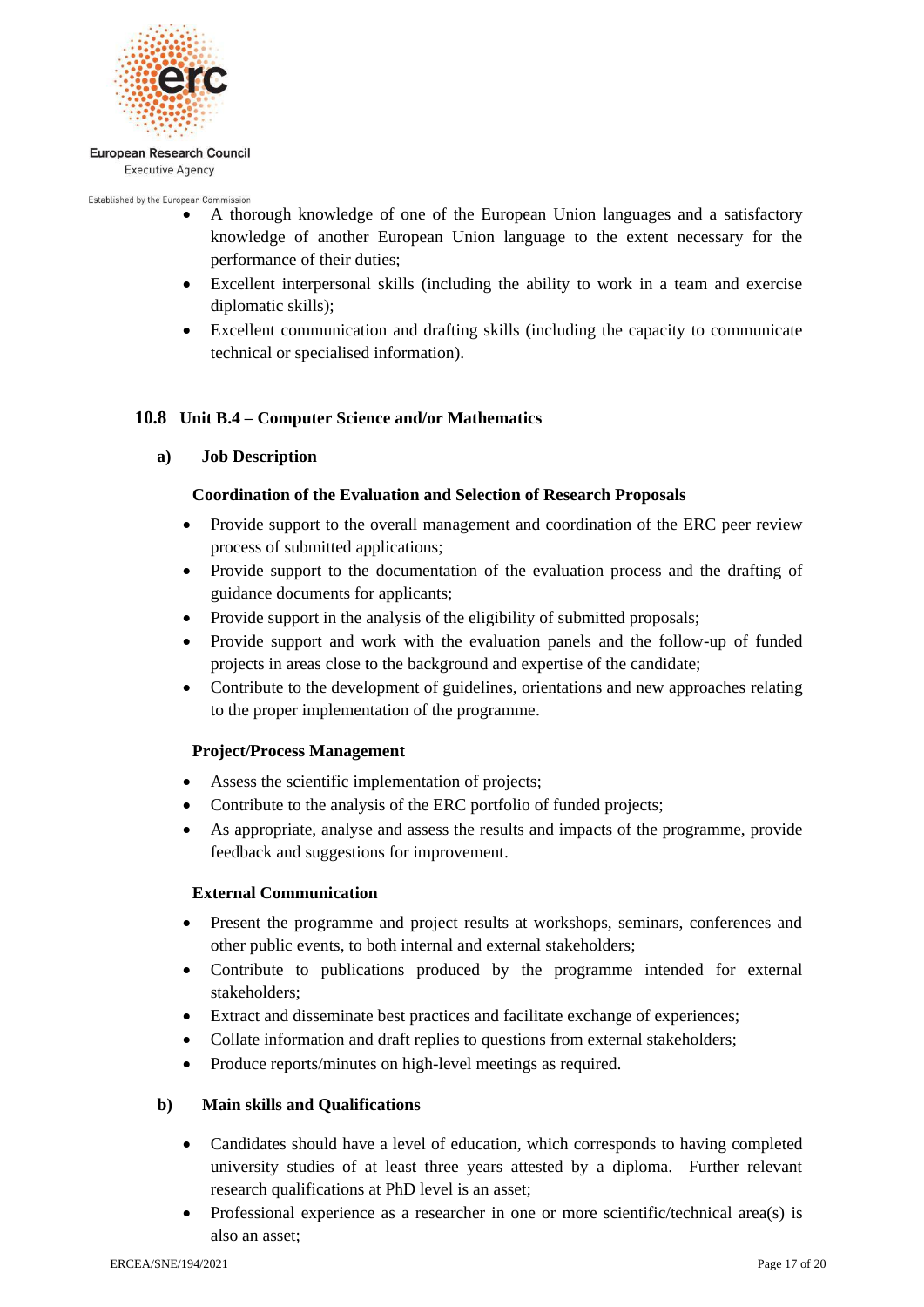

Established by the European Commission

- Experience, knowledge and understanding of peer review processes in a funding agency or other academic setting is also an asset;
- Very good command of written and spoken English;
- A thorough knowledge of one of the European Union languages and a satisfactory knowledge of another European Union language to the extent necessary for the performance of their duties;
- Excellent interpersonal skills (including the ability to work in a team and exercise diplomatic skills);
- Excellent communication and drafting skills (including the capacity to communicate technical or specialised information).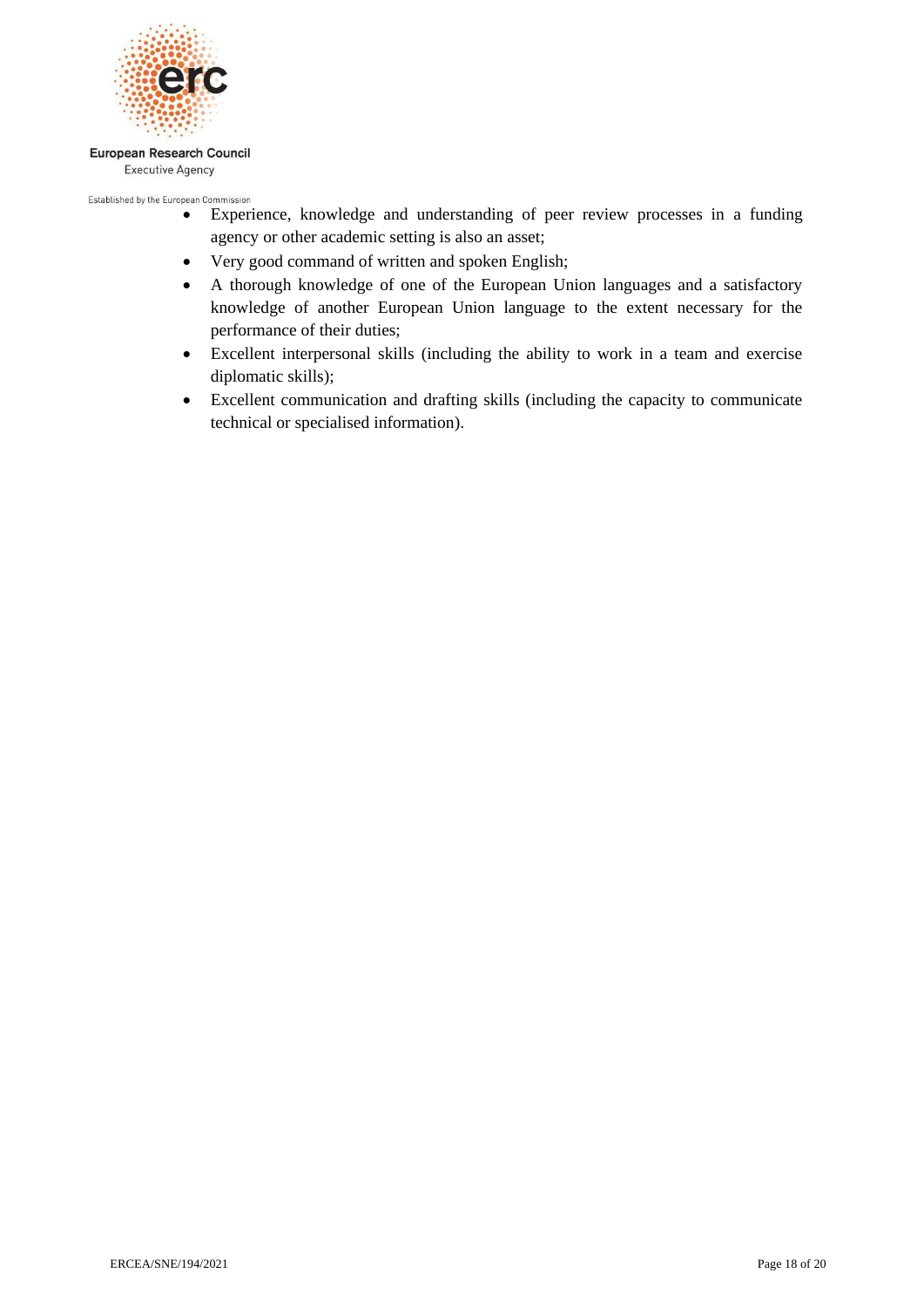

Established by the European Commission

# **10.9 Unit B.5 – Social Sciences and Humanities: Archaeology, Cognitive Sciences, or Human Geography**

# **a) Job Description**

# **Coordination of the Evaluation and Selection of Research Proposals**

- Provide support to meetings of Scientific Panels for the selection of research proposals by external experts, in one or more scientific/technical area(s) mentioned in the profile chosen, including the preparation, organisation, operation of the meetings and the documentation of results;
- Provide support to the overall management and coordination of the peer review process of submitted applications;
- Provide support to the ex-post assessment of completed projects by external experts;
- Contribute to the development of guidelines, orientations and new approaches relating to the proper implementation of the programme.

# **Project/Process Management**

- Assess the scientific implementation of projects;
- Contribute to the analysis of the ERC portfolio of funded projects;
- As appropriate, analyse and assess the results and impacts of the programme, provide feedback and suggestions for improvement.

# **External Communication**

- Present the programme and project results at workshops, seminars, conferences and other public events, to both internal and external stakeholders;
- Contribute to publications produced by the programme intended for external stakeholders;
- Extract and disseminate best practices and facilitate exchange of experiences;
- Collate information and draft replies to questions from external stakeholders;
- Produce reports/minutes on high-level meetings as required.

- Candidates should have a level of education, which corresponds to having completed university studies of at least three years in relation with one or more scientific/technical area(s) mentioned in the profile chosen, attested by a diploma. Further relevant research qualifications at PhD level are particularly recommended;
- Candidates should have appropriate professional experience as a researcher in one or more scientific/technical area(s) mentioned in the profile chosen for at least five years. Experience in the management of research projects would also be an asset;
- Experience, knowledge and understanding of peer review processes in a funding agency or other academic setting is also an asset;
- Very good command of written and spoken English;
- A thorough knowledge of one of the European Union languages and a satisfactory knowledge of another European Union language to the extent necessary for the performance of their duties;